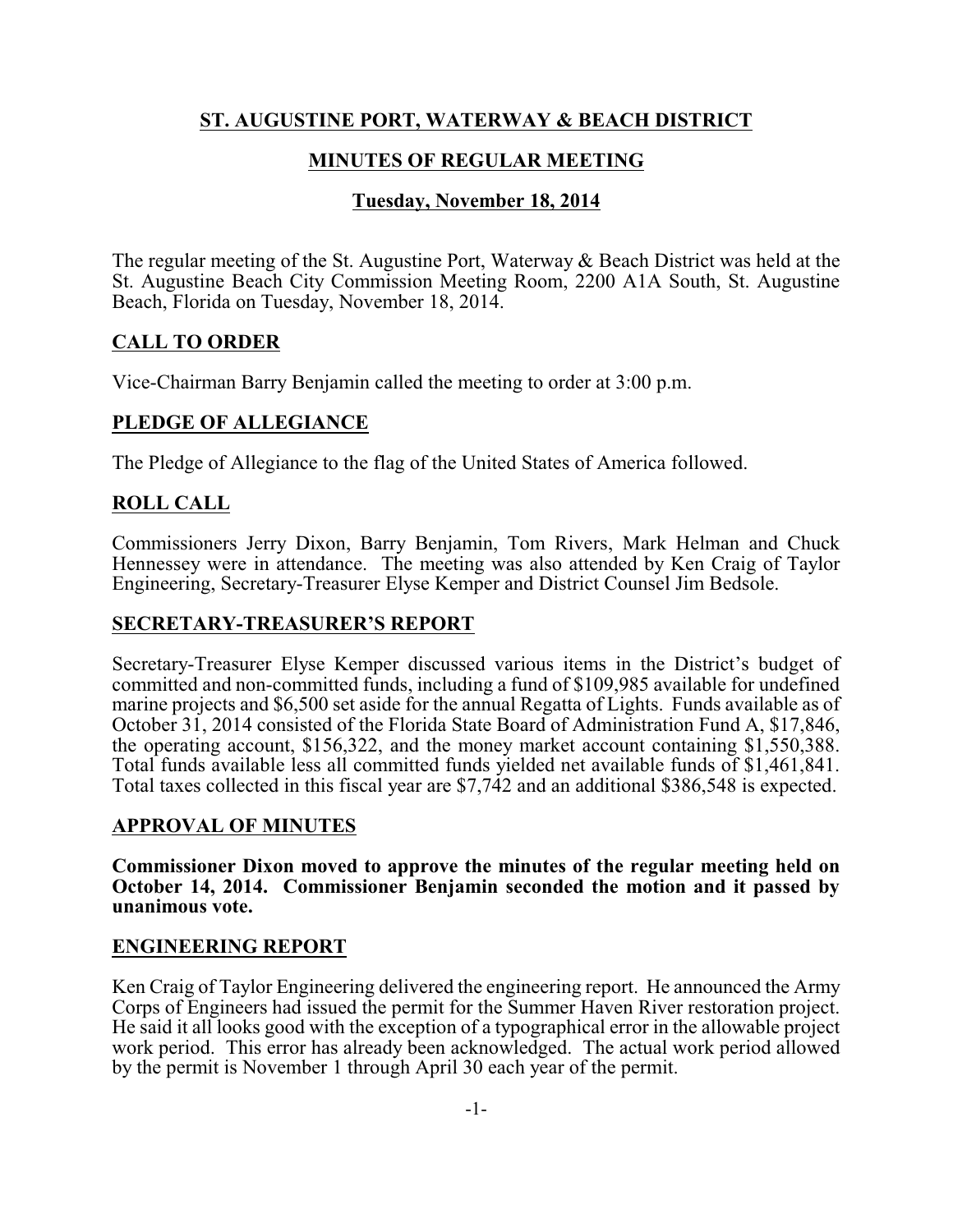Salt Run dredging is ready to proceed next week according to a map displayed by Mr. Craig. The contractor, Brance Diversified, has agreed to replace the marker signs in the channel as the work progresses. Mr. Craig said the target depth for the project is ten feet at mean low water, but that the job is being phased so the channel is deepened each year as money is made available. He said certain areas of Salt Run have a soft bottom which tends to fill in somewhat from year to year, reversing the effect of dredging.

Linda Ginn, Friends of Summer Haven River, said a celebration was in order as the Corps of Engineers permit is the final permit needed before work could begin on the restoration of the river. Commissioner Rivers congratulated Mrs. Ginn on the success of the permit process and commended her for her work and the work of her organization.

# **OLD BUSINESS**

There was no old business.

### **NEW BUSINESS**

#### A. Election of Officers

Vice-Chairman Benjamin began this item by nominating Commissioner Jerry Dixon for Commissioner Rivers seconded the nomination and it was unanimously approved.

Chairman Dixon then nominated Commissioner Barry Benjamin for Vice-Chairman. The nomination was seconded by Commissioner Helman and it was unanimously approved.

#### B. FIND update - Carl Blow

Carl Blow, St. Johns County's Florida Inland Navigation District Commissioner, delivered a report to the Board. He said FIND receives about twenty-five million dollars per year in tax revenues from the counties it services and spends about half of that giving grants to local governments to improve public access to the Intracoastal Waterway. The remainder of FIND's available funds are dedicated to dredging the ICW, the total cost of which dredging is shared by the federal government on a basis of 30 to 50 percent. He said St. Johns County projects have ranked very well, historically. As an example, in 2014, \$495,000 was spent in the county on the Vilano Pier, dredging Salt Run, and boat ramp maintenance. He said without the matching funds provided by the District, many projects would be impossible.

He said in 2015, the grant application deadline will be March 15, and that the only new application will be the St. Johns County Airport Authority which is planning to rebuild its seaplane basin for barges.

Commissioner Blow said a better barge facility at the airport will assure continued use of Grumman's facility for military aircraft production and will have a huge cumulative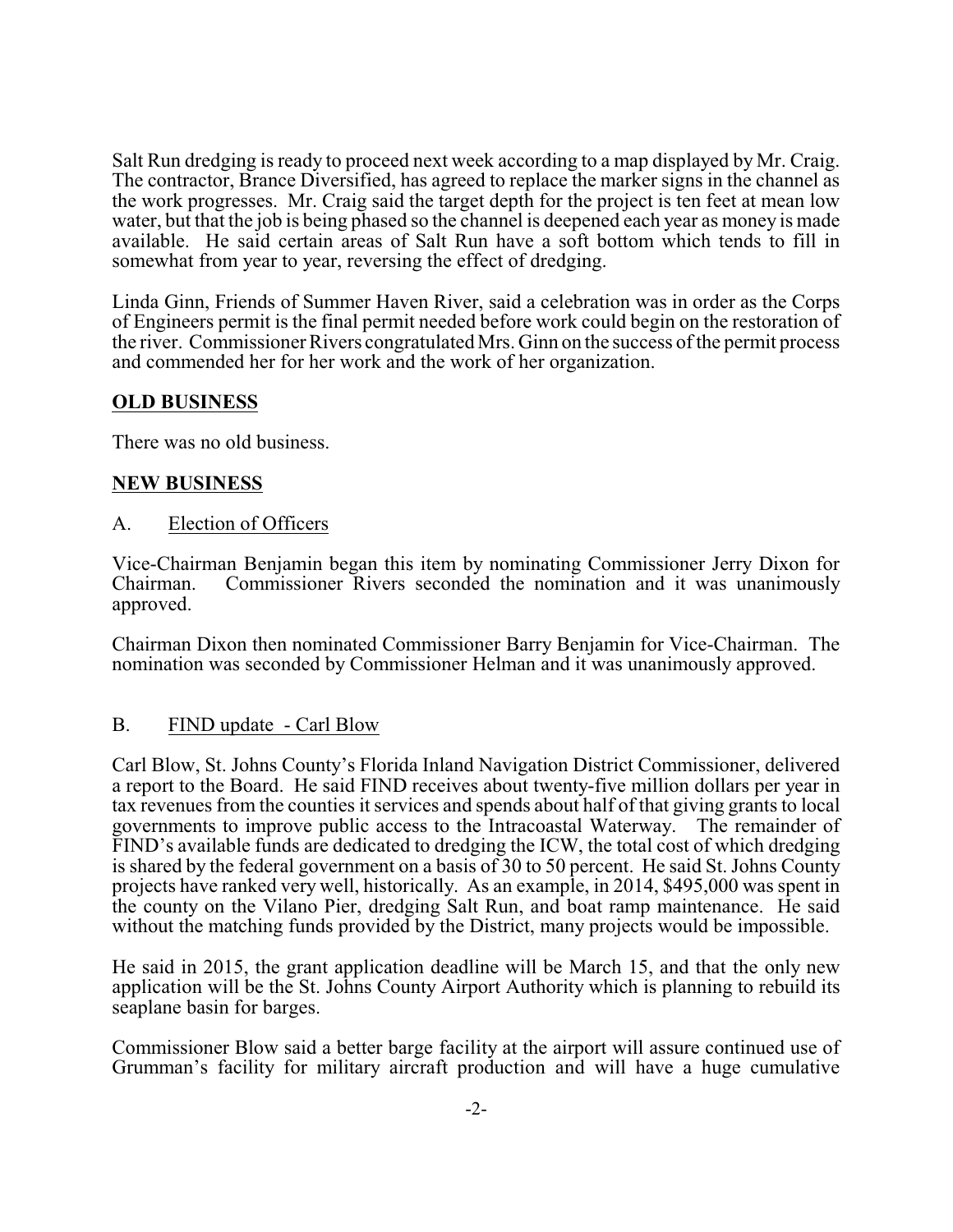economic effect. Chairman Dixon said that with a better basin, barges will be able to load artificial reef material at the airport instead of transporting to Jacksonville for loading. This would lessen transport costs and stretch artificial reef dollars.

In response to questions byCommissioner Helman, Commissioner Blow said each presenter is given five minutes and each FIND commissioner scores each project. The scores are tabulated by staff and the projects are funded until the money runs out. He added that FIND has an interest in keeping Salt Run dredged because it needs to pipe sand from the flood shoal to the beach every three to five years.

#### C. Discussion regarding map update - Commissioners

Elyse Kemper discussed the expense in producing the 2005 version of the aerial map of the inlet and bay. She said the University of Florida Sea Grant was paid about \$25,000 and the printer was paid about \$15,000. Commissioners discussed the map and the concensus of the Board was that the Sea Grant office should be contacted to determine the cost of updating the map.

#### D. Discussion regarding allocating budget amounts for special projects - Commissioners

Chairman Dixon asked FIND Commissioner Blow to brief the Board on plans for artificial reef construction in the next year. Commissioner Blow said St. Johns County is seeking more concrete this year for the Andy King reef and that the contractor now wants to load material from the Luhrs site on the San Sebastian River. He said the county will also be getting money from the Tourist Development Council and that a donation of \$25,000 from the District would be a huge assist. Ten thousand tons of concrete is now stockpiled at the airport awaiting deposit offshore. This amount will last several years.

In response to questioning by Commissioner Helman, Mr. Blow said one barge of concrete is about 900 tons and costs approximately \$70,000 to move offshore and deposit on the 40 acre site of the Andy King reef.

Chairman Dixon said a problem has arisen with the FDEP revision of the Inlet Management Plan. The plan calls for the deposit of one-third of the sand from inlet dredging onto beaches north of the inlet, but no permit exists for such placement. Current renourishment projects all deposit on beaches to the south because that is where their permits direct the sand be sent. He said if the issue remains unresolved until a project is begun, then it will be too late.

Commissioners then discussed issues regarding the collapse of the groin or "jetty" on the north side of the inlet. Chairman Dixon said acres of sand have accumulated in the inlet in the past decades because the groin no longer protects the inlet from the southward migration of beach sand. Commissioner Hennessey said techniques for building or repairing such structures have completely changed since this one was built. Ken Craig said he would contact ACOE to arrange a meeting in the near future about how to repair the groin. He added the inlet is too wide for the amount of water passing through it each day and this results in a continuing deposit of sand on Porpoise Point.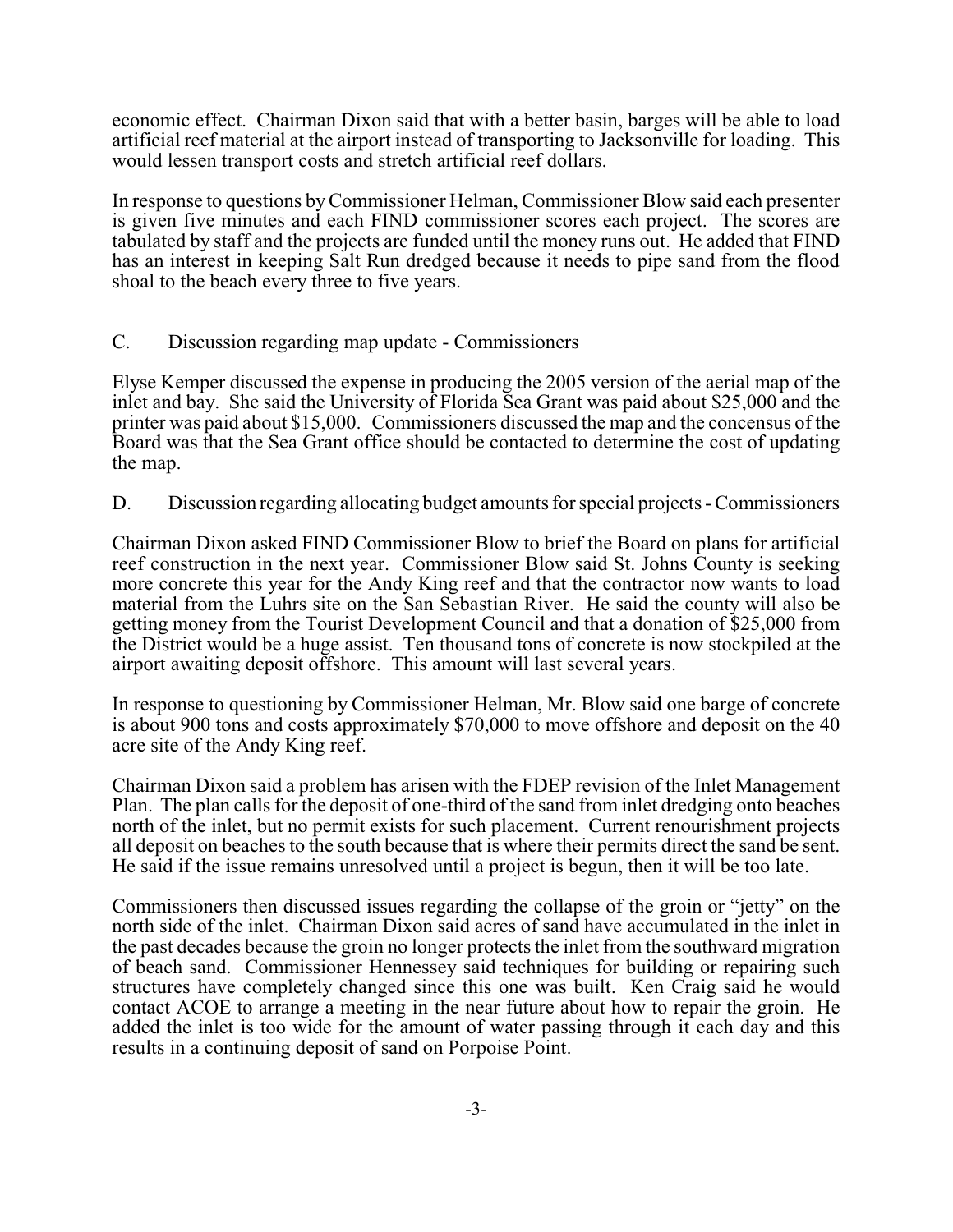In response to questions by Commissioner Helman, Commissioner Hennessey said the IMP has broad goals for the placement of dredge sand north of the inlet but offers no authorization for any of that activity. Mr. Craig said DEP's numbers were taken from the sand budget developed by the Corps of Engineers and that no determination of placement areas is necessarily permanent. Commissioner Blow said DEP ignored all of the District's concerns and wants their own plan instead. He added that the IMP should have provided for the deposit of sand on the ebb shoal in emergencies requiring the use of a hopper dredge because huge amounts of time and money are wasted transferring to distant dump areas.

# **PUBLIC COMMENT**

Commander Steve Fricke, St. Augustine Police Department, announced there are no derelict vessels within the Port District boundaries at this time and that, since beginning the program, 105 vessels have been removed from local waters. Only Lee and Manatee Counties have similar programs. He said the City's budget for this work is completely depleted and that fifteen thousand dollars will be needed in the coming year. He also said the amount budgeted by the District to assist the City with overtime pay for marine officers is sufficient.

Lt. Steve Zukowski, Florida Fish and Wildlife Conservation Commission said his agency focuses on environmental safety and public safety when evaluating derelicts. Their recent efforts to take violators to court have worked well and compliance is increasing. Several vessels in the area are suffering from neglect to the extent some have sunken or broken loose and drifted, but none represent a hazard to public safety at this time.

Consultant Ken Krauter welcomed Commissioners Helman and Rivers to the Board and offered to prepare updates to the District Handbook.

Ellis Zahra, Friends of Summer Haven River, thanked Tom Rivers for his early support of the restoration project. He said the next phase will be obtaining funding for plans and specifications. Taylor Engineering has estimated the cost of planning to be in the 75-100 thousand dollar range. They plan to seek funding from FIND, FDEP, FWC and private grants and wish to channel funds through an account operated by the District as permittee for the project.

# **COMMENTS BY COMMISSIONERS**

Commissioner Rivers said he was pleased to be back on the Board and is looking forward to working together for the next four years. Commissioner Helman said he was excited to be on the Board and looks forward to learning how the District functions. Chairman Dixon welcomed everyone and said he was pleased that someone from the marine industry had become a commissioner. He also noted that Commissioner Rivers has lived on Porpoise Point for more than thirty years.